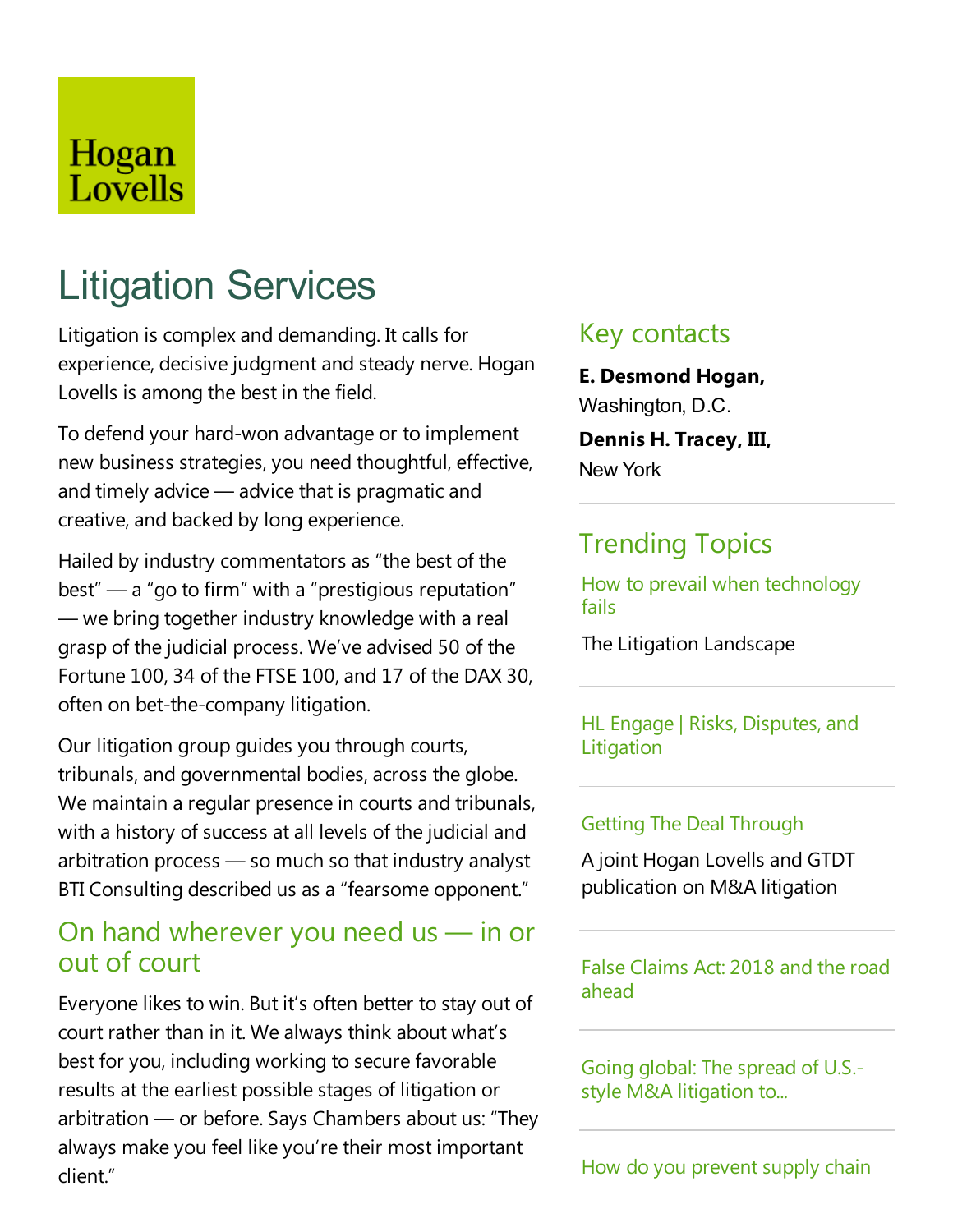We also work wherever you need us. More than 800 lawyers focused on litigation and arbitration work as one team around the world, across borders and time zones, on behalf of our clients' most pressing matters.

# Representative experience

A major international bank involved in LIBOR investigations in the US, UK, and EU involving multiple regulators and complex issues under various domestic and international laws.

One of the largest banks in Kazakhstan in asset recovery litigation concerning fraudulent transactions of over US\$6bn entered into by its former management.

Representing world's largest turbine supplier in arbitration and bankruptcy proceedings related to a US\$2bn power generation facility in the U.S.

Acting for government of Vietnam in UNCITRAL arbitration under France-Vietnam Bilateral Investment Treaty in connection with health industry investment in Vietnam.

A Fortune 200 company regarding a DOJ and SEC investigation into allegations that it paid bribes to secure a contract in China and similar allegations elsewhere.

Defending a pharmaceutical company on a substantial U.S. federal criminal investigation in connection with the promotion, marketing, and sale of one of their drugs.

# Awards and rankings

- Firm of the Year Litigation, Who's Who Legal, 2020
- **T** Top ten law firm, *BTI Consulting's Client Service A-*Team report, 2018
- $\blacksquare$  Band 1 for Commercial and Corporate Litigation -London, Chambers UK, 2018
- **Band 1 for Dispute Resolution, Chambers Global,**

disruption from wreaking...

# Areas of focus

E-discovery and Information Management

Alternative Dispute Resolution

Global Asset Recovery and Enforcement

Nuclear Compliance, Investigations, and Enforcement

Nuclear Fuel Cycle

Nuclear Funding Opportunities and Government R&D Agreements

Nuclear Litigation

Nuclear Reactors

# Related practices

Strategic Communications Crisis Leadership Team